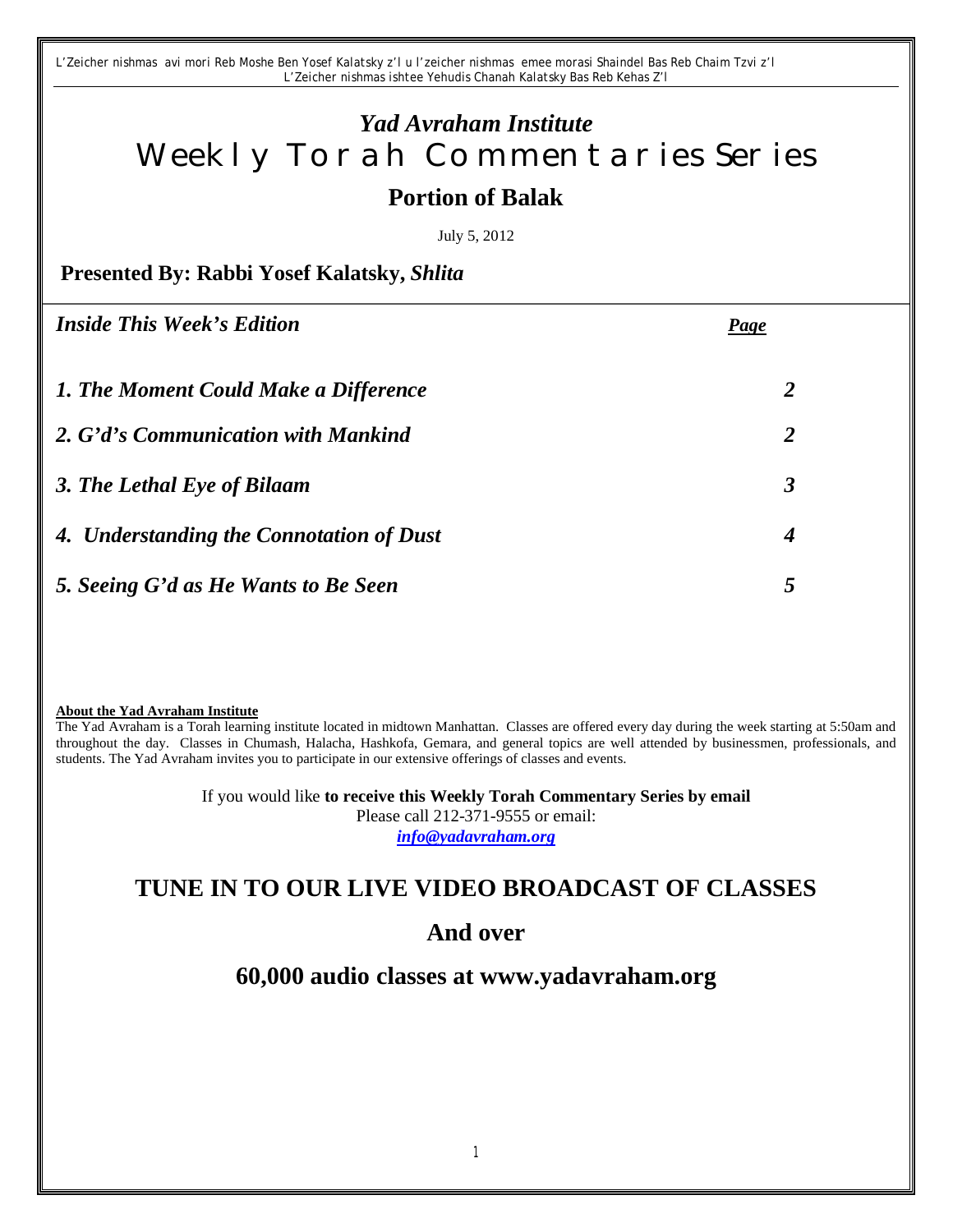*Yad Avraham Institute B"H New York July 5, 2012*

# **Balak**

*Presented by* **Rabbi Yosef Kalatsky,** *Shlita Dean* 

### *1. The Moment Could Make a Difference*

At the beginning of the Portion of Balak, Rashi cites the Midrash that asks, "Why did G'd allow His Divine Presence to come upon a non-Jew (Bilaam) who was evil?" In order to be qualified as a prophet, one must possess special spiritual qualities and characteristics. Not only was Bilaam deficient in every quality, he was evil and the antithesis of all that is holy. The Midrash explains, "It is so that when the Day of Judgment will come upon the nations of the world for all the evil that they had perpetrated they will not be able to respond to G'd that they chose an evil path because they were not given a prophet as the Jewish people were given. Thus, G'd offered them Bilaam as their prophet." If G'd would have offered them a prophet such as Moshe, then they would have had a chance to perceive truth and holiness. However, He presented them with Bilaam, who was a personification of evil whose behavior was depraved and perverted. He was a man who despised and detested spirituality to the extreme. Although he was a prophet, he believed that he could deceive G'd. Why was Bilaam, a man who was evil, a valid response to the claim of the nations of the world?

The Gemara in Tractate Zevachim tells us that when G'd was giving the Torah at Sinai to the Jewish people, the earth quaked so violently that the nations of the world believed that the world was coming to an end. They came to Bilaam, their prophet, stating, "G'd is destroying the world." Bilaam responded, "It is not possible that He is destroying the world, because after the Great Flood G'd entered into a covenant with existence that He would not destroy the world." They replied, "G'd only promised not to destroy the world with water. Perhaps He is destroying it with fire." Bilaam said to them, "You fools! Do you not realize that G'd is giving His strength/power to the Jewish people (which is the Torah). It is because of this monumental moment that the world is quaking." To this the nations of the world responded, "G'd should bless His people with Peace." Despite the fact that Bilaam had given them an understanding of the gravity and profoundness of

2

the moment, they turned away and returned to their idolatrous and evil ways.

One would think that after experiencing such an awesome event such as the world quaking to the point of destruction that it would have impacted the nations to recognize truth. They should have embraced G'dliness and gravitate to become part of His people. However, this was not their interest. This was the first and last opportunity that was presented to the nations of the world to decide if they were to, at a minimum, become devout Noahides, or turn away from the path of G'd and ignore what they had witnessed. They chose the latter. Without Bilaam, their prophet, they would have not have been able to make a choice. It was only because Bilaam had given them an understanding of what was taking place at that moment, that the nations of the world were given the opportunity to make a choice. Bilaam's only value as a prophet was to explain to the nations at that moment what was taking place. Despite the source of the information, which was a Divine link, they chose to abandon G'd and everything that He represents. Beyond that point Bilaam no longer had any positive value regarding their spiritual growth.

#### *2. G'd's Communication with Mankind*

The Midrash asks, "Why did G'd allow His Divine Presence to come upon a non-Jew (Bilaam) who was evil? It is so that when the Day of Judgment will come upon the nations of the world for all the evil that they had perpetrated they will not be able to say to G'd that they chose an evil path because they were not given a prophet as the Jewish people were given. G'd offered them Bilaam as their prophet." By giving the nations of the world Bilaam, who was the personification of evil, to be their prophet, how will this satisfy their claim that they will ultimately make in their defense? Seemingly, the value of a prophet is to present to the nations a proper perspective in order to allow them to choose the correct path. This was not the case with Bilaam.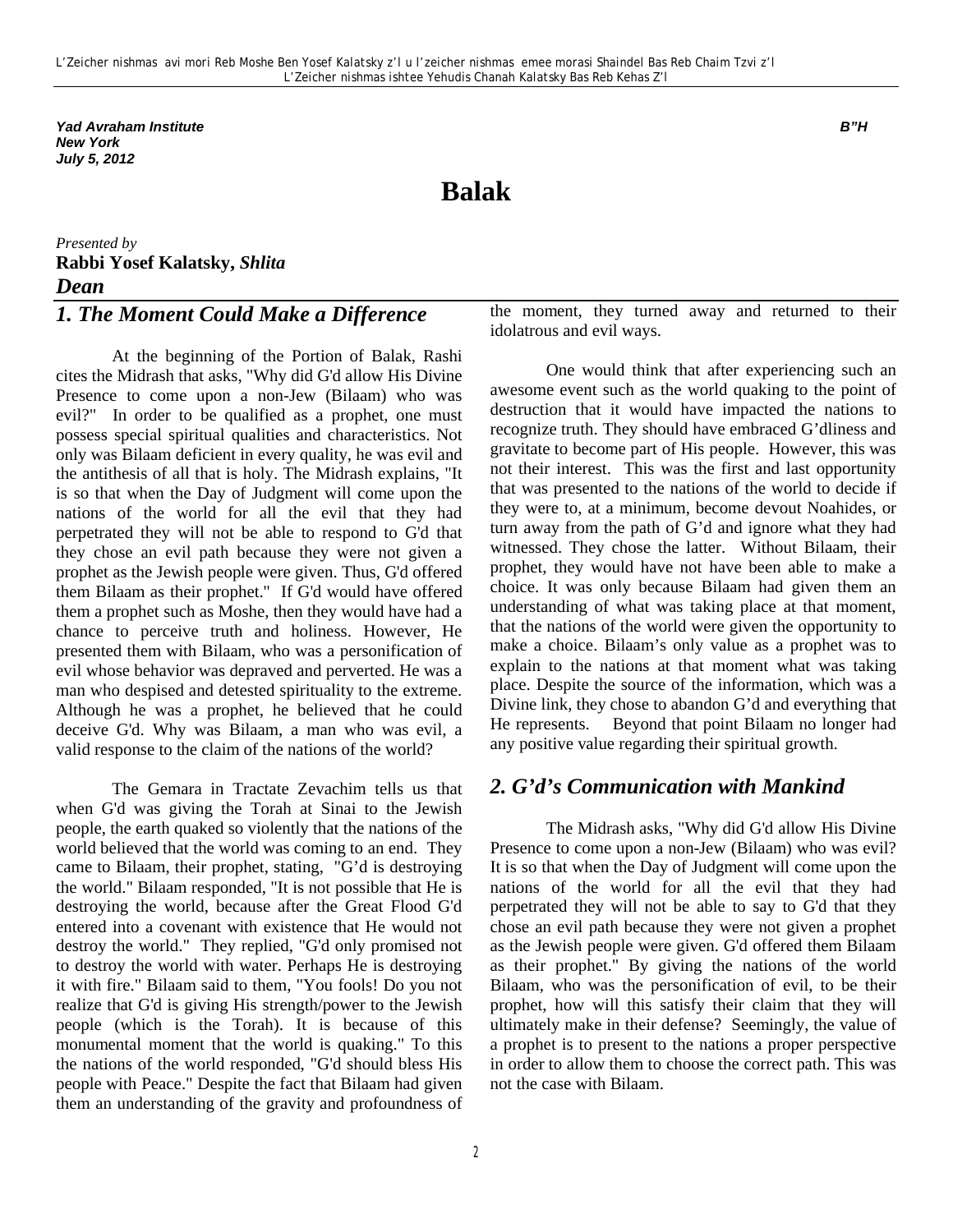Rambam in the Thirteen Tenets of Belief writes, "I believe with absolute faith that all the words of the prophets are true." This is a fundamental of Jewish belief. If an individual is established as a prophet, when he speaks in the Name of G'd, it must be accepted as the true words of the Omnipotent One. Another of the Tenets states that the prophecy of Moshe was true and that he was the father of all prophets, both those who preceded him and those who followed him. It is necessary to believe that the words of the prophets are true because G'd had created existence with a purpose and objective. Without G'd communicating to mankind his objective, man would have no inkling of His Will. It would be absurd to say that G'd created such a magnificent creation with a specific purpose and He left it in the hands of man to come upon His purpose without assistance. It is therefore compelling to say that G'd definitely communicated His Will to man through prophecy. One must believe that Moshe was the greatest of all prophets because it was through him that G'd had communicated the Torah to the Jewish people. If Moshe would not be accepted as the ultimate prophet, the Torah itself would no longer be immutable. It could be contradicted by others who claim to speak in the Name of G'd. The authenticity and immutability of Torah is based on this principle.

If G'd did not provide a prophet to the nations of the world, they could say that G'd had abandoned them and left their choices to chance. If in fact G'd would want them to live as proper Noahides there would be a line of communication to them through a prophet. Therefore, their claim at the end of time that they were not given a prophet would be justified. By giving them Bilaam, although he personally was evil and had no relevance to holiness or directing them along a righteous path, G'd provided him as the prophet for the nations. Thus, He revealed his interest in them. If Bilaam were to communicate concepts and principles that seem to be contrary to truth and goodness, they have a right to reject his teachings.

Since the destruction of the First Temple, there is no longer have prophecy. The era of prophecy came to an end with the building of the Second Temple. Nevertheless, the Jewish people were given the Torah, Written and Oral, which is the eternal Word of G'd that was transmitted through Moshe. It is the guideline and prescription for the Jewish people to live their lives until the end of time. Every conceivable issue relating to the spiritual and physical is determined through the Torah's perspective. Those individuals who are classified as Torah sages, because of their immersion and continuous involvement in

Torah, become spiritualized through its study. Consequently, because of their advanced spiritual orientation, they are endowed with a sense and level of clarity to process all aspects of life to conform with Torah. These individuals are known to possess "*Daas Torah."* Their minds and senses are imbued with Torah perspective.

### *3. The Lethal Eye of Bilaam*

Bilaam, the prophet of the nations of the world, was commissioned by Balak to curse the Jewish people to bring about their destruction. G'd initially said to him, **"You shall not go with them (the agents of Balak)! You shall not curse the people for they are blessed!"** Sforno explains, "G'd said to Bilaam, 'You shall not go with Balak's agents even if you do not intend to curse the Jewish people because when you will gaze upon them you will do so with an evil eye. As the Gemara in Tractate Berachos tells us that when Reb Shaishes had gazed upon a heretic, he became a heap of bones. G'd did not want the Jewish people to be subject to his evil eye."

The Gemara tells us that after Reb Shimon Bar Yochai had spoken critically about the Roman Empire, an individual who had heard his position shared it with another. As a result of this, it came to the attention of the Roman authorities. They ruled that Reb Shimon Bar Yochai must be put to death. Reb Shimon Bar Yochai and his son needed to flee and hide in a cave for thirteen years as fugitives. After this time had elapsed a heavenly voice called to Reb Shimon Bar Yochai and told him to return. He subsequently came upon the individual who had shared his position with another. Reb Shimon Bar Yochai said to him in amazement, "It is a wonder that you are still alive!" upon saying this he became a heap of bones.

The Gemara in Tractate Bava Kama tells us that Rav Kahana, who was one of the leading Torah Sages in Babylon had fled to Jerusalem as a fugitive from the Persian government. He was invited by Raish Lakish, the disciple of Reb Yochanon to attend his Torah lecture. Rav Kahana had demonstrated his Torah greatness by refuting many of the positions of Reb Yochanon. Reb Yochanon, who was at this time in an advanced age was unable to see because his eye lashes had grown over his eyes. He asked two of his students to lift his eye lashes to be able to gaze upon this exceptional Torah sage. When he looked upon him, it appeared that Rav Kahana was smirking at him. When Reb Yochanon had seen this, he was taken aback and offended. Consequently, Rav Kahana died. It was later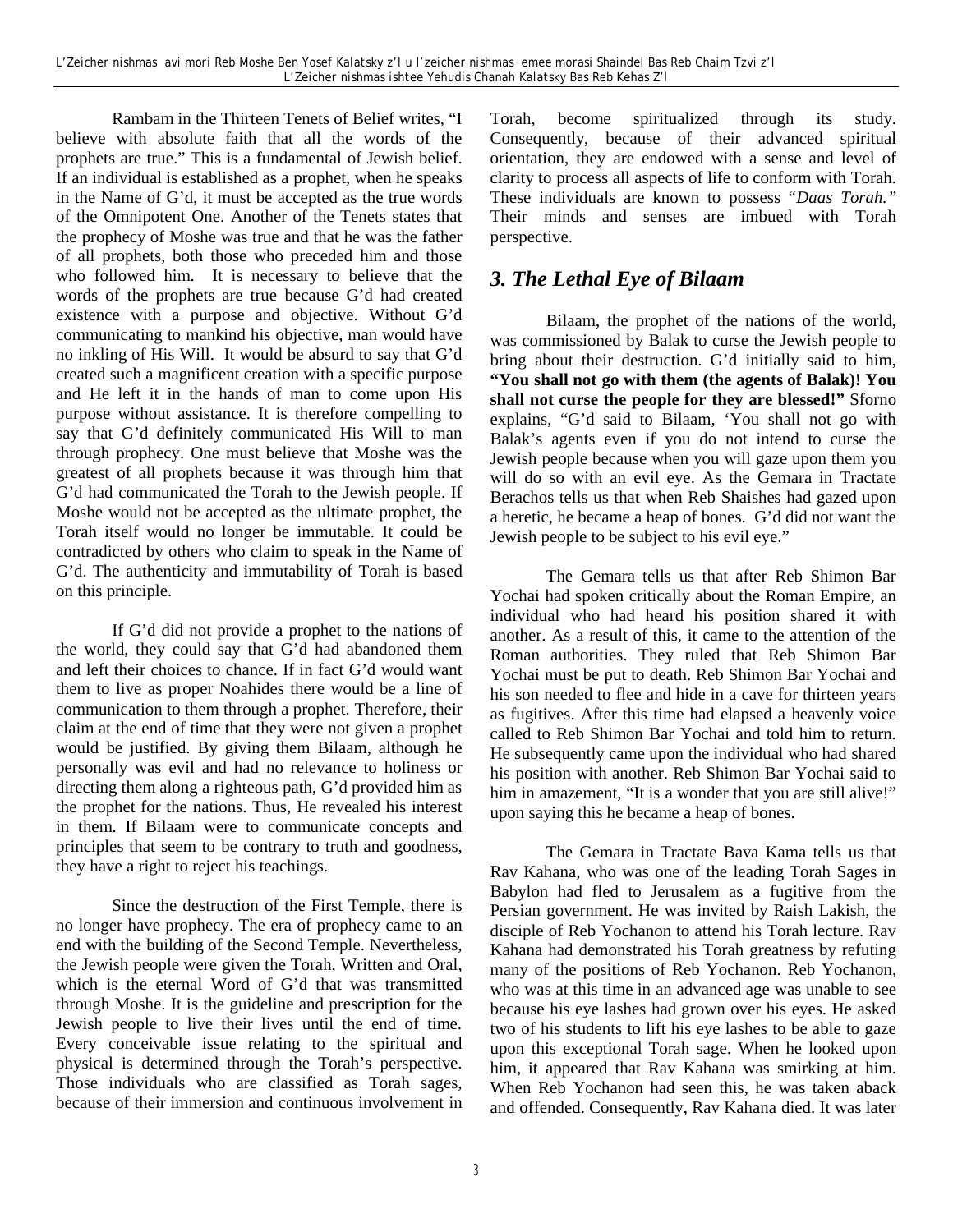revealed that Reb Yochanon's understanding of what had taken place was incorrect. It was only because Rav Kahana had a deformity of the lip that it appeared that he was smirking. Rabbeinu Bachya explains, "Rav Kahana's passing is not due to the evil eye given to him by Reb Yochanon. Because of Reb Yochanon's level of purity and spiritual dimension this was not possible. Rather Rav Kahana's passing was due to Reb Yochanon having a lapse in Torah thoughts. Reb Yochanon during his entire life was never distracted from Torah. Because of this misunderstanding Reb Yochanon had a lapse in Torah thought and thus Rav Kahana was to be culpable." Despite the fact that Rav Kahana was a victim of a misunderstanding, he was nevertheless the cause of Reb Yochanon's lapse of Torah thought. The basis of culpability is "G'd brings culpability to the hands of those who are not worthy."

The Torah tells us that there was great strife between Sarah, our Matriarch and Hagar her maidservant. When Hagar was given to Avraham as a wife, she soon conceived. After conceiving she began treating Sarah with a degree of disrespect. The basis for this insubordination to her mistress was that although Sarah had been married to Avraham for many years, she was not able to conceive. If in fact Sarah was as holy as she appeared to be, why did G'd deny her a child. It was evident to Hagar that her persona of holiness was only a façade. Chazal tell us that Sarah had given Hagar the evil eye, thus causing her to miscarry. We see that there are many instances in which the holiest of people can give an evil eye in a particular circumstance. The evil eye does not necessarily emanate from any spiritual impurity possessed by the individual.

We see that even the holiest and most spiritual person when he focuses on an element that is perceived as evil, he can give that individual the evil eye. King David writes in Psalms, "I despite those who hate You…" Reb Shaishes had gazed upon a heretic, who was evil. Because of the disdain that Reb Shaishes had for the heretic, the evil eye caused him to become a heap of bones. Reb Shimon Bar Yochai, suffered for many years as a result of the irresponsibility and carelessness of an individual. When Reb Shimon Bar Yochai saw him, he focused upon the injustice that he had endured as a result of his actions. This caused him to become a heap of bones. When Reb Yochanon believed that Rav Kahana was smirking at him, it was not something that would be classified as evil. If this is so then why did Rav Kahana die? It was because it was the first time in Reb Yochanon's life that he became distracted from Torah thought. When Sarah, our Matriarch saw that Hagar was undermining her position as the Matriarch and discrediting her as a devout woman, it indicated a negative aspect in her being. She thus gazed upon her with a negative eye that caused her to miscarry.

Bilaam's evil eye was the most lethal. It was able to uproot and destroy a nation. It was because his essence was evil. He thus saw the Jewish people, who represent holiness and sanctity in the most negative context. G'd therefore commanded him not to accompany the agents of Balak to see the Jewish people, regardless of his intent to not to curse them.

#### *4. Understanding the Connotation of Dust*

The Torah states when Bilaam had gone to bless the Jewish people he said, **"Who has counted the dust of Yaakov or numbered a quarter of Israel?..."** Bilaam did not initially intend to bless the Jewish people, but rather, his evil eye was attempting to find an entry point through which he could curse them. Ohr HaChaim HaKadosh explains, "This evil one, through his cunningness and guile was trying to find a way to bring harm upon the Jewish people. He was trying to find a point of vulnerability. He had initially mentioned the holy Patriarchs, who were the foundation of the Jewish people to impart some level of impurity upon their beginnings. When he realized that he could not, he tried to quantify and measure the Jewish people so that they should be susceptible to his evil eye. (The Jewish people are not permitted to count themselves. When a census must be taken, it is only through the halfsilver coin (*machtiz hashekel)*). As Chazal tell us, 'Blessing only comes upon something that is not measured, weighed or counted.' Therefore, the evil one attempted to quantify them in order to undermine their existence. However, he was not able to do so. Thus he said, '**Who has counted the dust of Yaakov…**' The Torah tells us that the Jewish people are compared to dust as it states regarding the blessing that G'd had given to Avraham, our Patriarch, **'Your offspring shall be as the dust of the earth….'** Although this blessing was given to Avraham, it did not come to fruition until Yaakov. This is the reason the verse states, **'…the dust of Yaakov**.'"

Just as dust cannot be counted, measured, or quantified to any degree, so too the Jewish people cannot. If in fact the blessing was given to Avraham, why was it not fulfilled until Yaakov? Although Avraham only had fathered Yitzchak, which is one individual, the Torah tells us that Yaakov went down to Egypt with seventy individuals. Relative to an infinite and unquantifiable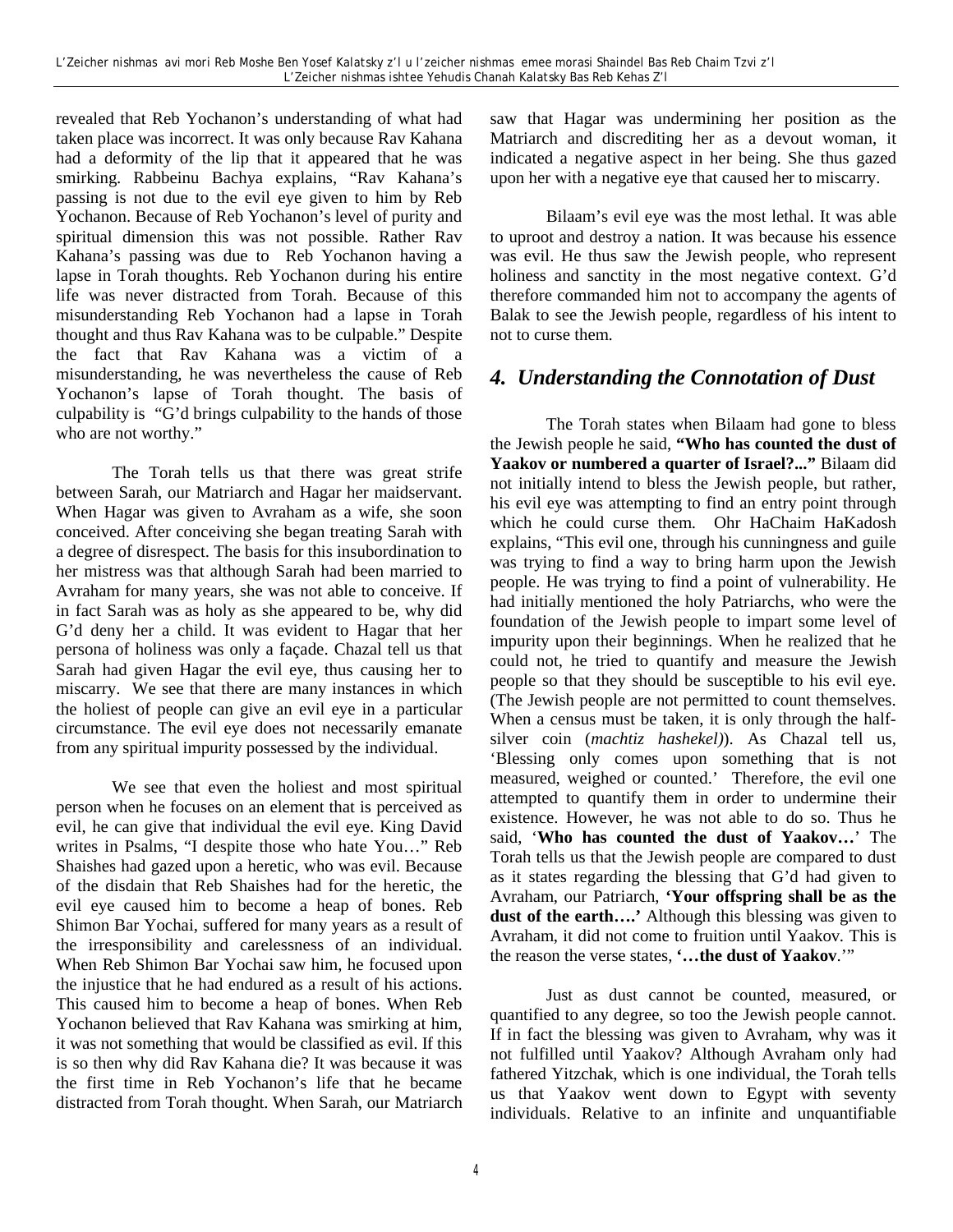number, Yaakov had no greater relevance to "dust" than Avraham. If so, why did the blessing only manifest itself with Yaakov?

Anything that exists is quantifiable. In contrast, G'd is and His Wisdom are unquantifiable. The Torah, being G'd's Wisdom is unlimited and infinite. Although all of the Patriarchs were uniquely spiritual, Yaakov was the only Patriarch that embodied and personified the Torah. As the verse refers to him, **"The perfect man, who dwelt in the tent (of Torah)."** Therefore, the blessing that G'd had given to Avraham manifested itself only with Yaakov because he was the Patriarch that had relevance to the infinite. This is the reason Chazal tell us that Yaakov was the most special of the Patriarchs.

The Gemara in Tractate Bava Metzia tells us that there are three instances in which one is permitted to alter the truth. One of those circumstances is, if one is asked, "Is it true that you have studied so many tractates?" One is permitted to alter the truth in order not reveal the extent of his Torah knowledge. The Commentators explain that it is because of modesty/humility that one is permitted to answer in this manner. However, with the understanding that Torah is something that is unlimited and not quantifiable, if one were to quantify his Torah knowledge by answering the question truthfully, it would impact negatively upon the spiritual value of his Torah. Although one has in fact studied a specific and measurable amount of Torah, the innate value of that is unlimited. Thus, by quantifying it, one would put limitation upon something that is not limited– thereby diminishing the truthfulness of its essence. Therefore, one is permitted to alter the truth.

The Torah states, "If you toil in My Torah you will merit all blessing." What is does "toil" connote? It is one's unlimited dedication to the study of Torah itself. One can only merit the Torah and its blessing when one's involvement in the unlimited is itself at an unlimited level. With this we can understand the Gemara in Tractate Megillah which states, "If you have toiled and come upon it (Torah), you can believe it. If you did not toil and came upon it, do not believe it." One can only come upon Torah, which is infinite, if one is selflessly committed to it. Therefore, only the one who truly toils can come upon its truth.

#### *5. Seeing G'd as He Wants to Be Seen (From Chukas)*

The Torah tells us that after Miriam had passed away, the living wellspring that had provided water for the Jewish people in the desert ceased. The Jewish people, seeing that they were without water complained to Moshe. The Torah states, **"The glory of Hashem appeared to them. Hashem spoke to Moshe saying, 'Take your staff and gather the assembly…and speak to the rock before their eyes and it shall give its water.'"** The Torah continues, **"Moshe said to the Jewish people, 'Listen now, O rebels, shall we bring forth water from this rock?' Then Moshe raised his arm and struck the rock**  with his staff..." Because Moshe had struck the rock rather than speaking to it as G'd had commanded him, G'd said to Moshe and Aaron, **"Because you did not believe in Me to sanctify Me in the eyes of the Children of Israel, you will not bring this congregation into the Land that I have given them."** Thus, G'd decreed that Moshe will pass away before the Jewish people enter into the Promised Land because he did not follow His command. What precipitated Moshe's failing regarding the rock?

Rabbeinu Yonah explains that because Moshe had referred to the Jewish people as "rebels", he was punished. By addressing G'd's Chosen People in a unbecoming manner, he forfeited his right to enter into the Land with them. Rashi in his commentary explains that Moshe was punished because he struck the rock rather than speaking to it as G'd had commanded him. Regardless of how Moshe extracted the water from the rock, the Jewish people were provided with water through a miracle from the Hand of G'd. G'd's Name was sanctified in either case- whether he spoke to the rock or struck it.

The Midrash states, "The Jewish people said to Moshe, 'You know how to extract water from a stone.' If Moshe were to request that the stone should give forth water it would do so. Moshe was in a quandary. If he were to listen to them and bring forth water from the stone as a result of their request, it would appear that he himself was the one responsible for extracting water from the stone. It would seem that he was the one who caused the miracle Moshe wanted that it should be clear that it was G'd who brought forth the water and not him. If they would perceive this incorrectly it would be a desecration of His Name."

The Gemara tells us that Reb Chanina Ben Dosa was traveling with his donkey loaded with bushels of